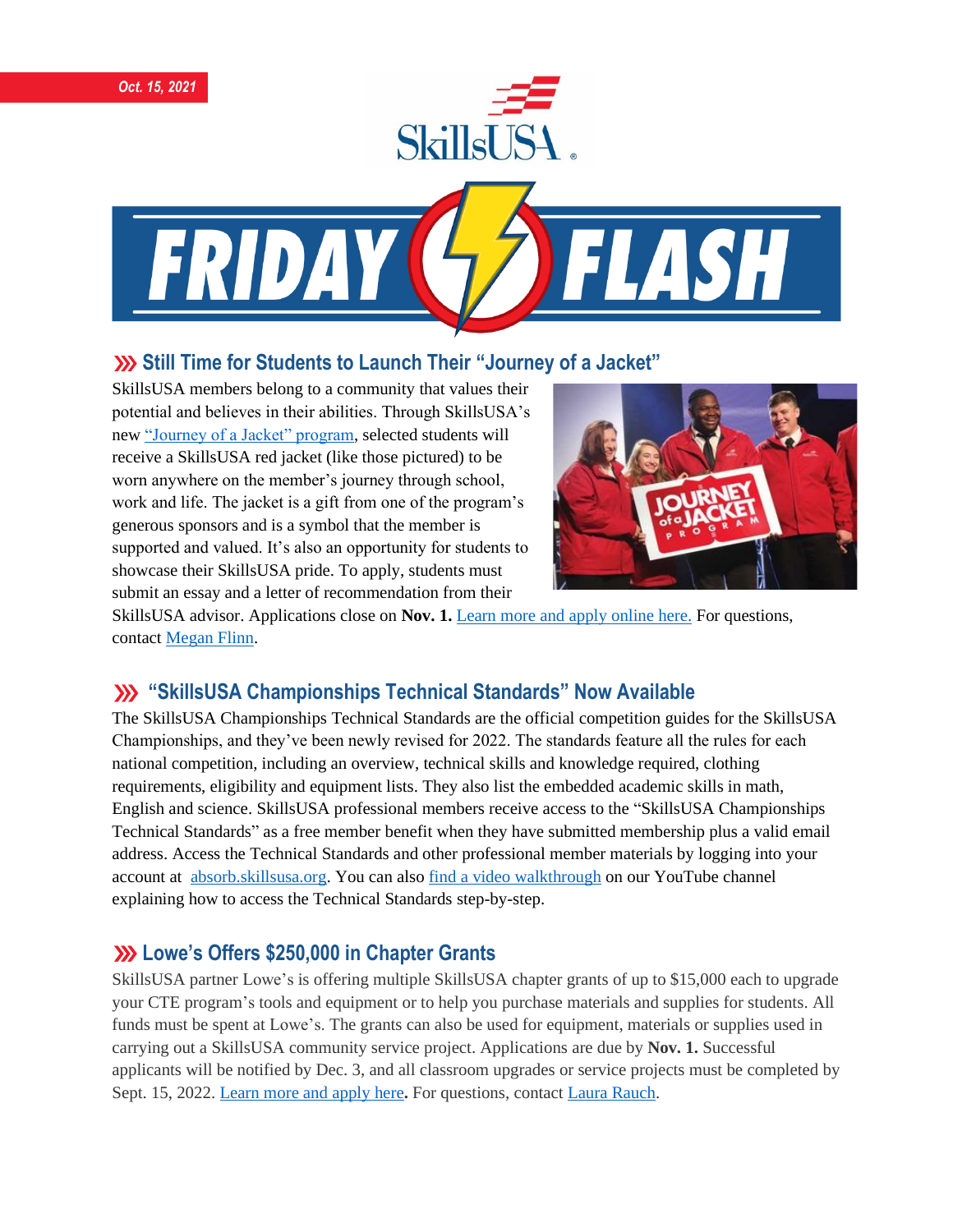#### **SkillsUSA Friday Flash, October 15, 2021 • 2**

#### **NEW "Fall Into Comfort" Collection Live Now!**

The SkillsUSA Store has launched a new "Fall Into Comfort" clothing collection. The clothes feature collegiate- and outdoorstyle apparel, hats, drinkware and bags for that perfect SkillsUSA fall look. New T-shirts, long-sleeve shirts and hoodies from League Apparel offer the ultimate comfort in your day-to-day life. See the collection [here on the SkillsUSA Store.](https://skillsusastore.mybrightsites.com/products?s%5Bf%5D%5Bc%5D%5B%5D=%2FApparel+Room%2FFall+Into+Comfort+Collection)

#### **Advisor Challenge: Send Us Your Contest Projects and Win a Lowe's Gift Card!**

Advisors, SkillsUSA is looking for your genius local competition project ideas! Selected projects will be included in our "Hosting a Local Career Competition Guide," a publication designed to provide teachers with a turnkey kit for hosting a local event. The top five project submissions in each career competition will receive a \$100 Lowe's gift card, and the top project submission in each career competition will receive a \$350 Lowe's gift card. The competition closes on **Nov. 15** and the winners will be announced on Dec. 13. You may submit as many projects as you like. All projects must be your original work. [To](https://www.skillsusa.org/competitions/2021-skillsusa-career-competition-project/)  [enter, fill out the form here.](https://www.skillsusa.org/competitions/2021-skillsusa-career-competition-project/)

## **XX** One-on-One Coaching on the Chapter Excellence Program

Is your chapter ready to take your Chapter Excellence Program (CEP) application to the next level, or do you need help getting started? SkillsUSA now offers one-on-one coaching sessions with our CEP and Program of Work (PoW) coach, Kelli Engelbrecht. Learn how to integrate the SkillsUSA Framework, articulate your SMART goals and select and evaluate your Essential Elements within your CEP application. [Schedule your 30-minute Zoom coaching appointment here.](https://calendly.com/skillsusakelli) For questions, email [Kelli](mailto:kengelbrecht@skillsusa.org)  [Engelbrecht](mailto:kengelbrecht@skillsusa.org) or give her a call at 573-321-1322.

#### **LAPSEN Offers a \$500 Scholarship to SkillsUSA Students**

[The Law and Public Safety Education Network \(LAPSEN\)](https://lapsen.org/) is sponsoring a \$500 scholarship to the [National Academy of Law and Justice](https://national-academy.org/) for SkillsUSA members. To apply for the scholarship, applicants must be current members of SkillsUSA who have already been selected to attend the Academy. [Scholarship details are available here.](https://national-academy.org/scholarships/)

## **Access to Industry Experts on "Technical Fridays"**

Join us for "Technical Fridays," SkillsUSA's industryled initiative for workshops that help teachers develop specific technical skills relevant to their career fields. On Oct. 29 at 4 p.m. ET, we will be joined by Vicky Castillo, MSN, RN, CNE, a CNA instructor, program coordinator, test examiner, content expert and founder

and CEO of FACETS Healthcare Training. The session will focus on achieving excellence in nursing assistant education and offer practical tips on labs, tests and CNA theory. The cost to attend the session is \$10. [Register here.](https://skillsusa.wufoo.com/forms/love-and-logic-and-technical-fridays-registration)

 $S$ kill $s\bar{l}$   $SSA$